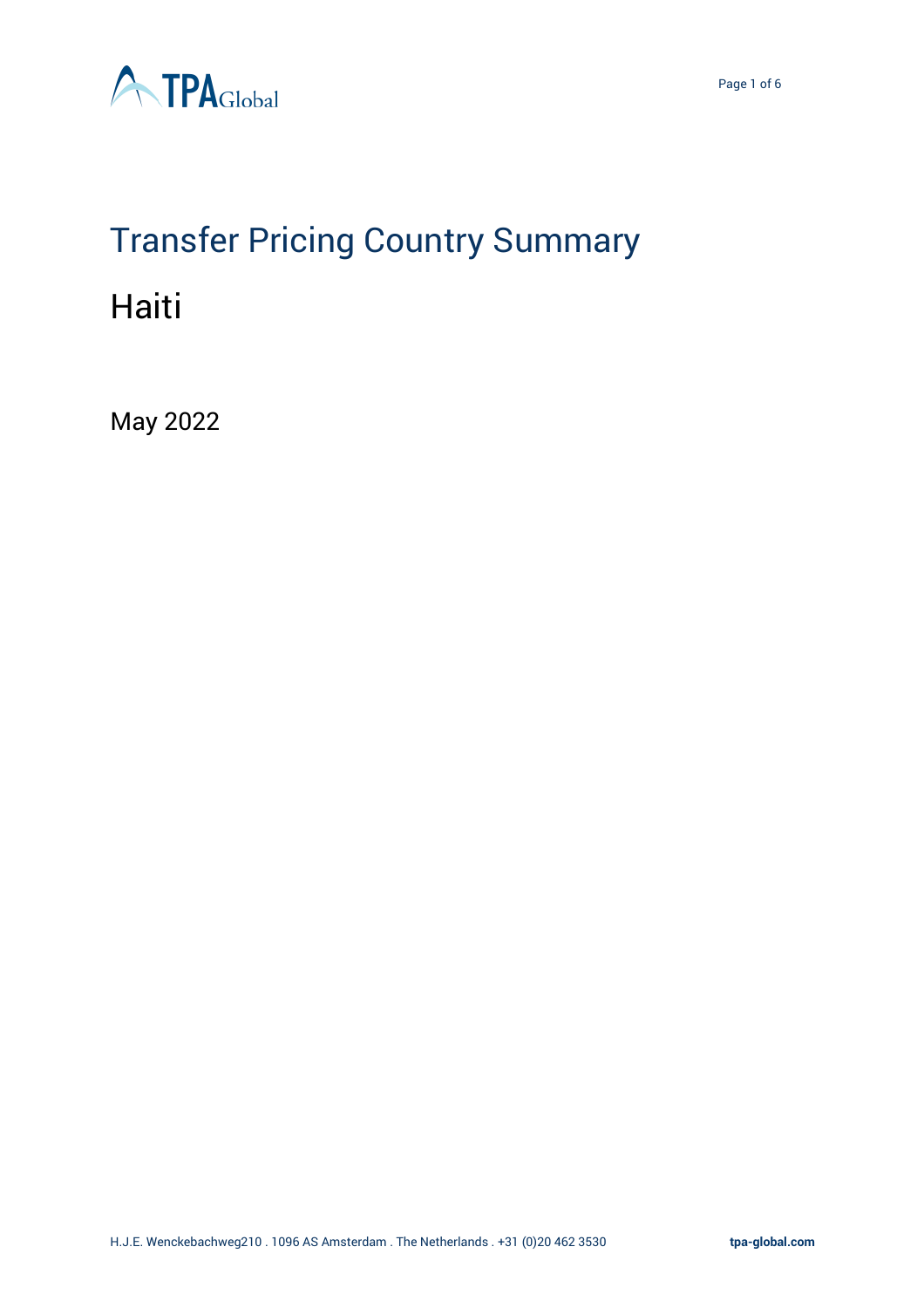# **ATPA**Global

| 1.           |    |                                                                                |
|--------------|----|--------------------------------------------------------------------------------|
| 2.           |    |                                                                                |
|              | a) |                                                                                |
|              | b) |                                                                                |
|              | c) |                                                                                |
|              | d) |                                                                                |
|              | e) |                                                                                |
| f)           |    |                                                                                |
| 3.           |    |                                                                                |
|              | a) |                                                                                |
|              | b) |                                                                                |
|              | c) |                                                                                |
|              | d) |                                                                                |
|              | e) |                                                                                |
| f)           |    |                                                                                |
|              | g) |                                                                                |
|              | h) |                                                                                |
| i)           |    | Production Process for TP Relevant Returns, Documents, Forms and Financials  5 |
| j)           |    |                                                                                |
|              | k) |                                                                                |
| $\mathsf{I}$ |    |                                                                                |
|              | m) |                                                                                |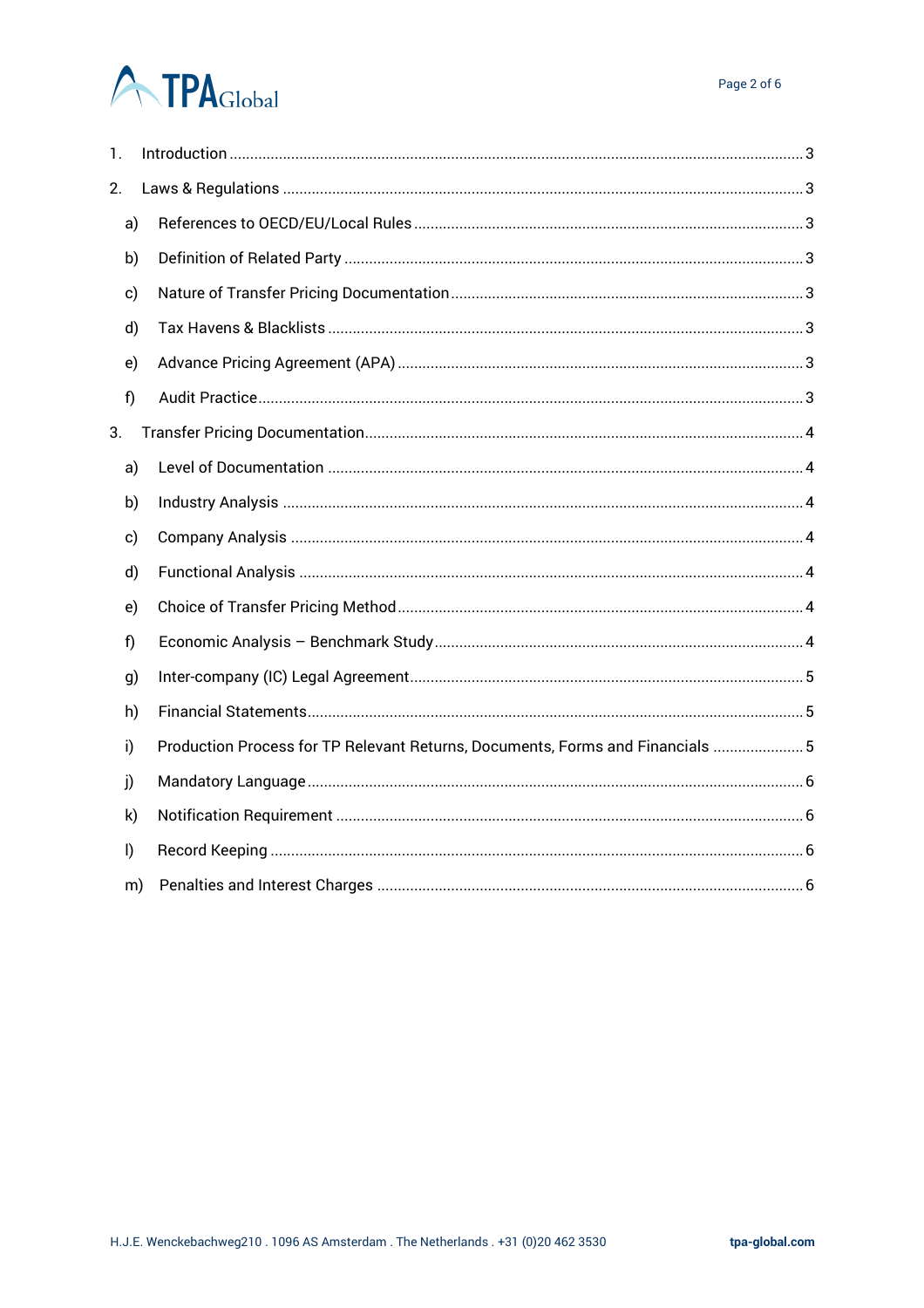

# <span id="page-2-0"></span>1. Introduction

Any explicit laws in Haiti do not govern Transfer Pricing. However, the country did sign the Multilateral Competent Authority Agreement (MCAA), which is based on Article 6 of the Convention on Mutual Administrative Assistance in Tax Matters, and allows for the automatic exchange of Country-by-Country reports. On 22 June 2017, the agreement was signed during a signing ceremony conducted during the third meeting of the Inclusive Framework on BEPS. The agreement, which was created as part of the OECD's BEPS programme on corporate taxes, has now been signed by 64 countries.

# <span id="page-2-2"></span><span id="page-2-1"></span>2. Laws & Regulations

# a) References to OECD/EU/Local Rules

The legal framework for transfer pricing includes:

- Decree of 29 September 2005 as an amendment to that of 29 September 1986, relative to Income Tax Law (l'Impôt sur le Revenu 2005);
- Decree of 29 September 2005 relative to the tax identification card (Décret du 29 September 2005 relatif à la Carte d'Identification Fiscale).

#### b) Definition of Related Party

<span id="page-2-4"></span><span id="page-2-3"></span>There is no statutory definition of "related party" in the Decree of Income Tax.

#### c) Nature of Transfer Pricing Documentation

Taxpayers must disclose the amounts paid during the previous fiscal year to members and beneficiaries named as interest, fees, arrears, directors' fees, commissions, brokerage fees, wages, salaries, allowances, lump-sum grants, fees and all values with the aim of transferring the company's heritage of income to that of shareholders or members and all persons having any obligation, productive income in business. Tax return disclosures must be submitted from 01 October to 31 October of each fiscal year for the previous fiscal year.

#### d) Tax Havens & Blacklists

<span id="page-2-6"></span><span id="page-2-5"></span>There is no set of rules issued by Haiti determining the Tax Havens.

#### e) Advance Pricing Agreement (APA)

<span id="page-2-7"></span>There is no rule and practice on APA in Haiti.

#### f) Audit Practice

According to Art. 66 of the Income Tax Law, for the establishment of the income tax due by companies that are under dependency or that have the legal or de facto control of companies located outside Haiti, the profits indirectly transferred to the latter by way of increase or decrease purchase and sale prices, or by any other means, will be incorporated into the results as the accounts. The same applies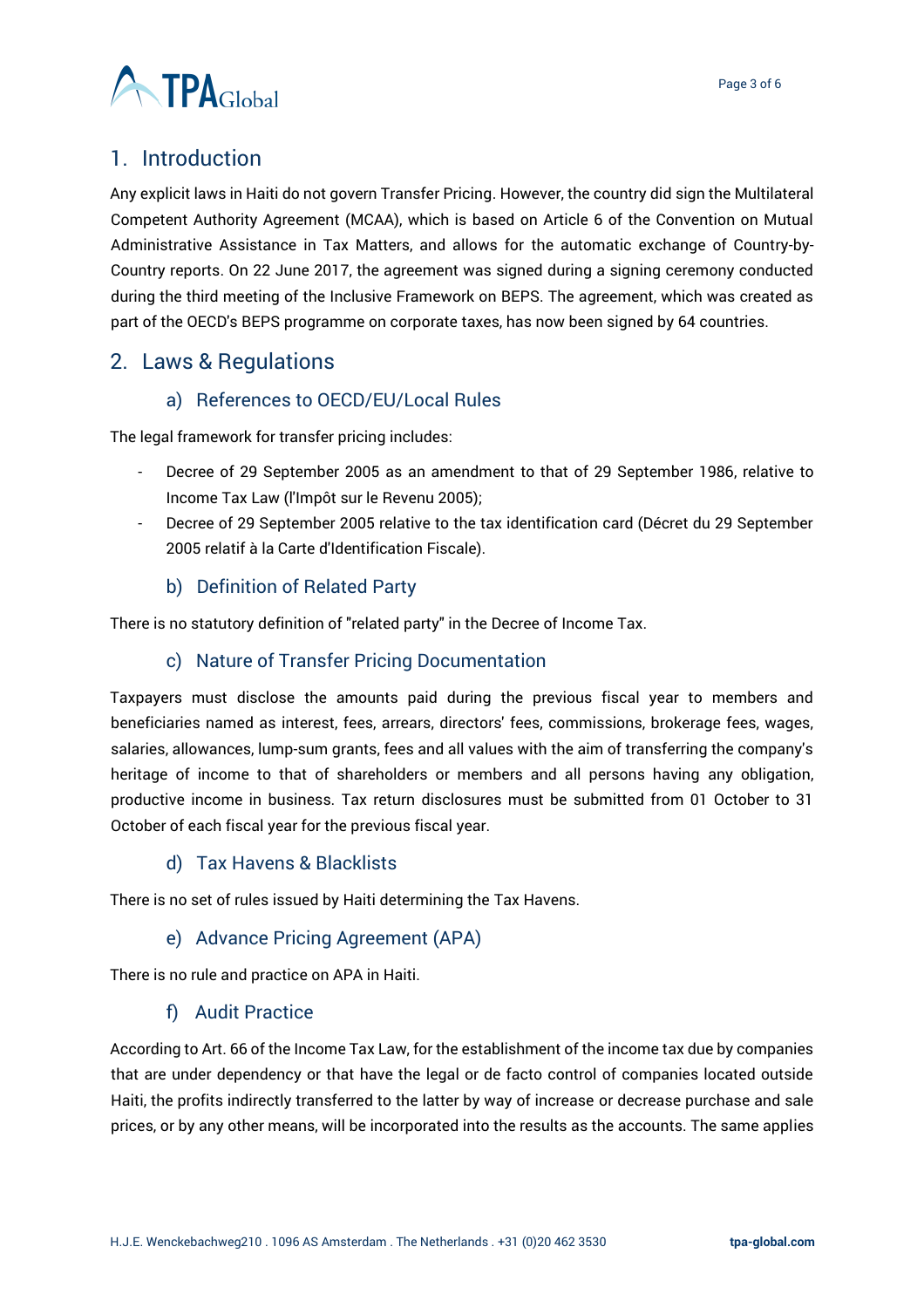

with respect to companies that are under the dependence of another, which also controls companies located outside Haiti.

In the absence of specific evidence to make the adjustments provided for in the preceding paragraph, the taxable income shall be determined by comparison with similar businesses operated normally. The assessment shall be notified to the taxpayer, which has a period of thirty days from receiving such notification to send its acceptance or make observations.

# <span id="page-3-1"></span><span id="page-3-0"></span>3. Transfer Pricing Documentation

#### a) Level of Documentation

There are no specific requirements to submit transfer pricing documentation, but contemporaneous documentation is encouraged.

#### b) Industry Analysis

<span id="page-3-2"></span>By identifying value drivers for the relevant industry, a first indication of the level of profitability common in the industry is given.

#### c) Company Analysis

<span id="page-3-3"></span>A description of the management structure of the local entity, a local organization chart, and a description of the individuals to whom local management reports and the country(ies) in which such individuals maintain their principal offices.

A detailed description of the business and business strategy pursued by the local entity, including an indication of whether the local entity has been involved in or affected by business restructurings or intangibles transfers in the present or immediately past year and an explanation of those aspects of such transactions affecting the local entity.

#### d) Functional Analysis

<span id="page-3-4"></span>In conducting a functional analysis, an assessment is made of the significant activities and responsibilities that are performed by the related parties relevant to the Intercompany Transactions under review, the tangible and intangible assets that are employed and the risks that are borne in undertaking the business activities. Such an assessment is consistent with the recommendations that have been made in the OECD Guidelines in paragraph 1.51.

#### e) Choice of Transfer Pricing Method

<span id="page-3-6"></span><span id="page-3-5"></span>There is no set of rules issued by Haiti determining the methods of TP.

#### f) Economic Analysis – Benchmark Study

Haiti does not have an official database of comparable information.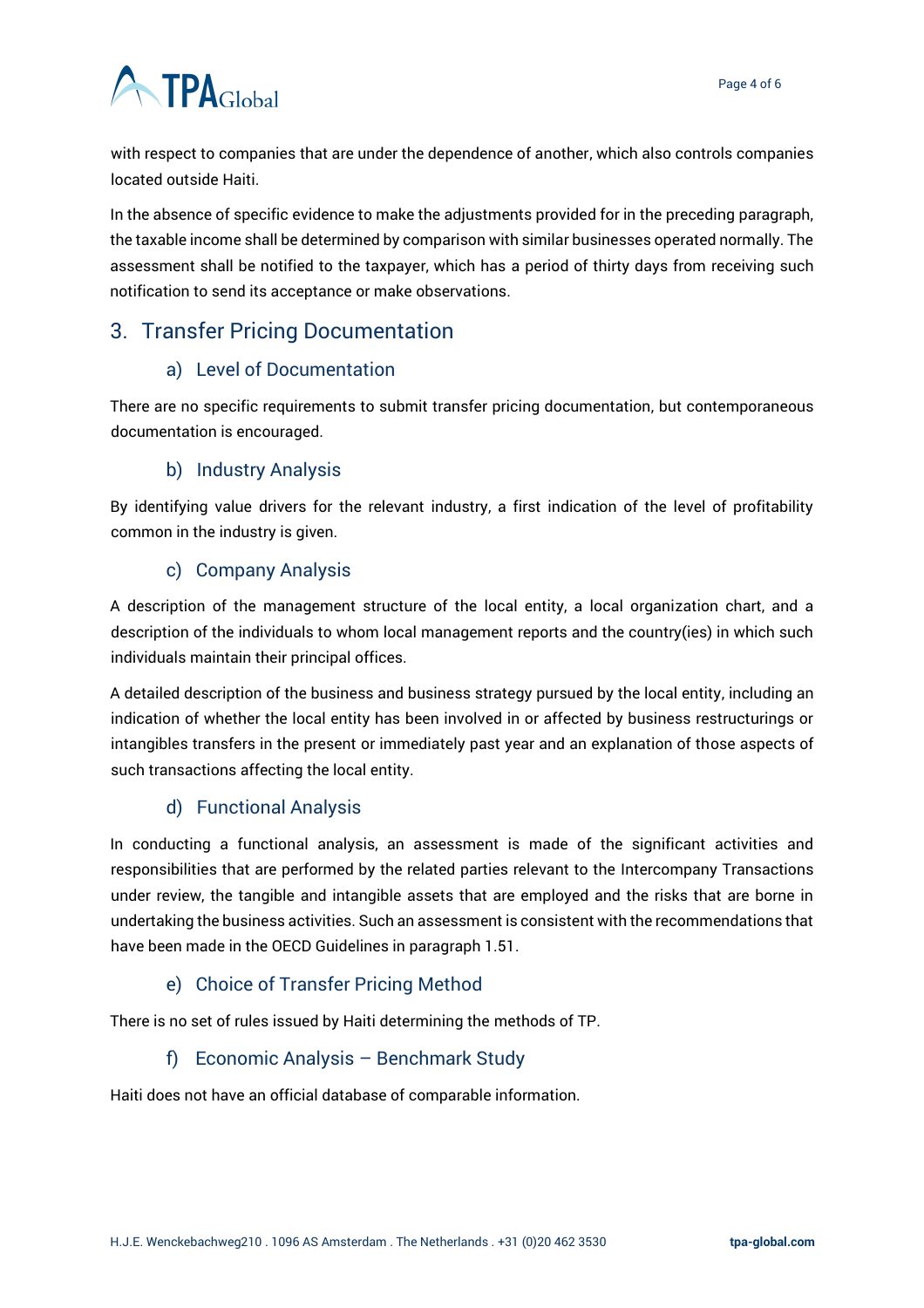

# g) Inter-company (IC) Legal Agreement

<span id="page-4-0"></span>Although an Inter-company legal agreement formalizes the business and financial relationship between group entities, the legal agreements have a lower ranking since the OECD 2017 Guidelines made the "conduct of parties" the prevailing concept.

#### h) Financial Statements

<span id="page-4-2"></span><span id="page-4-1"></span>There is no information Financial Statements.

# i) Production Process for TP Relevant Returns, Documents, Forms and **Financials**

In the chart below, the existence of the filing requirements with the details of which format is used, the latest filing date, notification requirement and its deadline, thresholds to be applied in case it exists, and the required languages are demonstrated. These information can be seen respectively for CIT, master file, local file, CbCR, local forms, annual accounts and segmented P&L documentation.

|                                                                               | Prepare or<br>File? | Format | <b>Deadline</b> | Notification<br>Deadline* | Threshold*<br>(Yes/No) | Local Language<br>(Yes/No)*(If "No",<br>it can be filed in<br>English) |  |  |
|-------------------------------------------------------------------------------|---------------------|--------|-----------------|---------------------------|------------------------|------------------------------------------------------------------------|--|--|
| Corporat                                                                      |                     |        |                 |                           |                        |                                                                        |  |  |
| e Income<br><b>Tax</b>                                                        | N/A                 | N/A    | N/A             | N/A                       | N/A                    | N/A                                                                    |  |  |
| <b>Master</b><br><b>File</b>                                                  | N/A                 | N/A    | N/A             | N/A                       | N/A                    | N/A                                                                    |  |  |
| <b>Local File</b>                                                             | N/A                 | N/A    | N/A             | N/A                       | N/A                    | N/A                                                                    |  |  |
| <b>CbCR</b>                                                                   | N/A                 | N/A    | N/A             | N/A                       | N/A                    | N/A                                                                    |  |  |
| <b>Annual</b><br><b>Accounts</b>                                              | N/A                 | N/A    | N/A             | N/A                       | N/A                    | N/A                                                                    |  |  |
| <b>Segment</b><br>ed P&L                                                      | N/A                 | N/A    | N/A             | N/A                       | N/A                    | N/A                                                                    |  |  |
| * Haiti has signed the MCAA agreement for the filing of CBCR on 22 June 2017. |                     |        |                 |                           |                        |                                                                        |  |  |